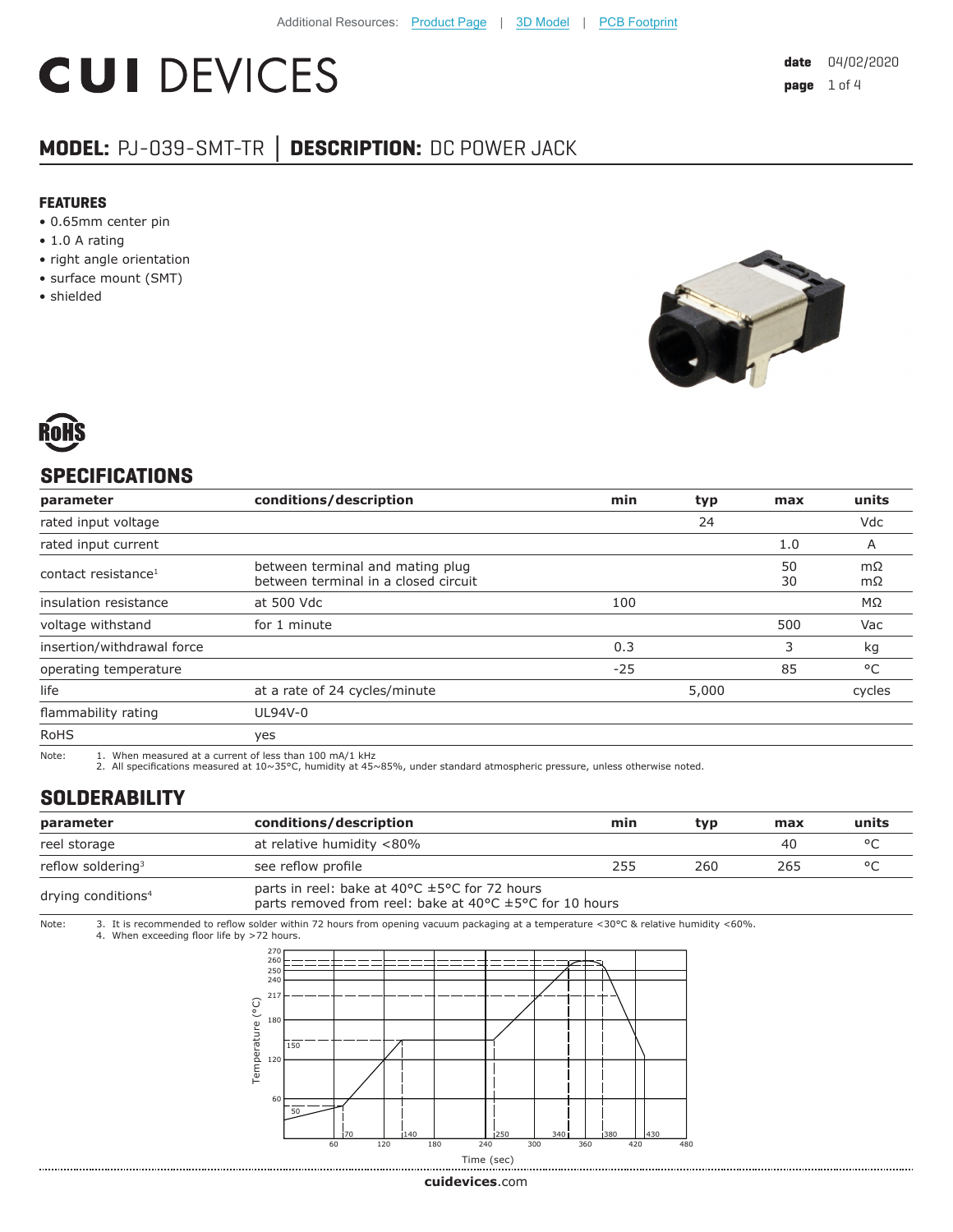MATERIAL PLATING

#### **MECHANICAL DRAWING**

units: mm tolerance:  $X.X \pm 0.2mm$  $X.XX \pm 0.1$ mm X.XXX ±0.05mm



| center pin | copper          | nickel |
|------------|-----------------|--------|
| terminal 1 | brass           | silver |
| terminal 2 | copper alloy    | silver |
| shield     | stainless steel |        |
| spring     | stainless steel |        |
| plastic    | <b>PA10T</b>    |        |
|            |                 |        |



₹

ਛ  $\mathbf{r}$ 

**SPRING** 

SPRING

 $^\copyright$ 

 $\frac{8}{10}$ 







RECOMMENDED PCB LAYOUT<br>TOLERANCE:±0.05<br>(TOP VIEW)



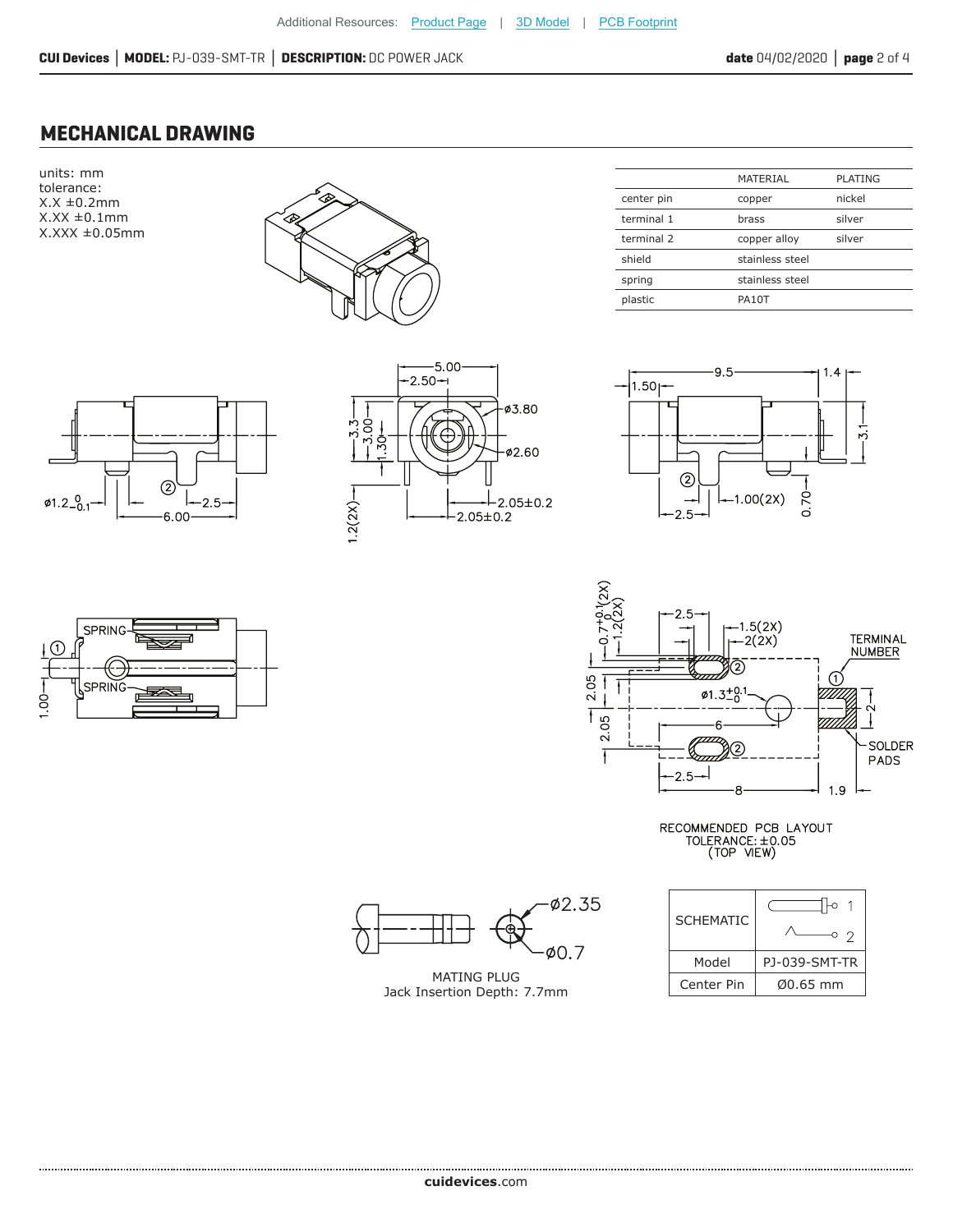#### **PACKAGING**

units: mm

Reel Size: Ø381 mm Reel QTY: 1,200 pcs per reel



**cui[devices](https://www.cuidevices.com/track?actionLabel=Datasheet-ClickThrough-HomePage&label=PJ-039-SMT-TR.PDF&path=/)**.com